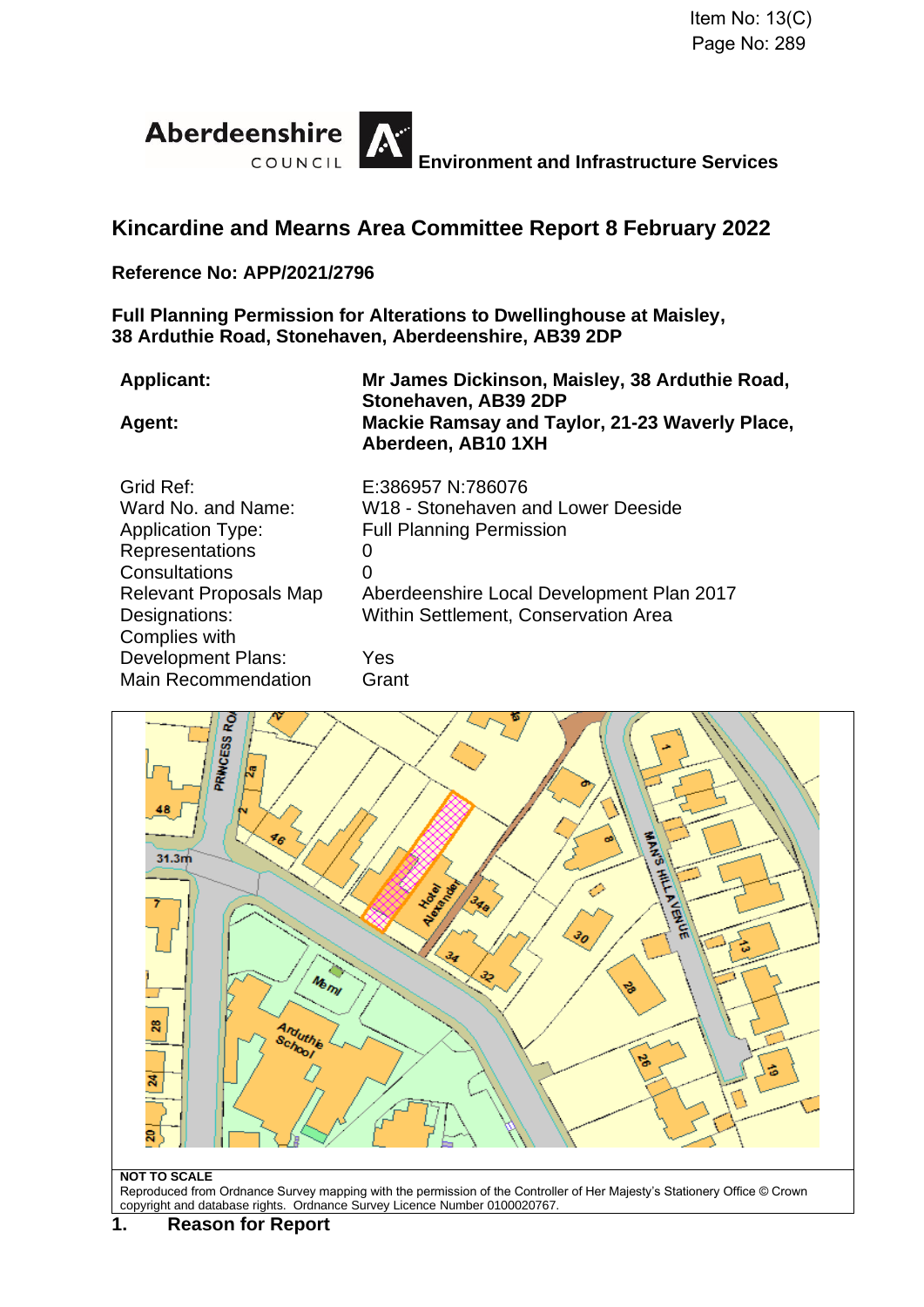1.1 The Committee is able to consider and take a decision on this item in terms of Section B.8.1 of Part 2A List of Committee Powers and Section C.3.1j of Part 2C Planning Delegations of the Scheme of Governance as the application has been submitted by, or on behalf of, a Member of the Authority, or their spouse or partner, and where the recommendation is to approve.

### **2. Background and Proposal**

- 2.1 Full Planning Permission is sought for alterations to a dwellinghouse at the Maisley property, 38 Arduthie Road, within the settlement of Stonehaven. The property site falls within the Stonehaven Conservation Area.
- 2.2 The existing building is a two-storey dwellinghouse with pitched slate roof. Neighbouring properties 36 Arduthie Road and 40 Arduthie Road are adjoined to the applicant's property to the south-east and north-west respectively. The property has both front and rear garden ground, with the front garden ground facing out onto Arduthie Road. An extension projects out from the rear elevation of the dwelling into the rear garden ground.
- 2.3 The applicant is proposing the installation of a roof light tunnel on the pitched slate roof of the aforementioned extension towards the rear of the property. The light tunnel will measure with a diameter of 350mm and fitted with a darkgrey aluminium coated frame. The velux roof light shall be positioned to face in a south-eastern direction.

### **3. Representations**

3.1 No valid letters of representation have been received.

### **4. Consultations**

None.

### **5. Relevant Planning Policies**

### 5.1 Scottish Planning Policy

The aim of the Scottish Planning Policies is to ensure that development and changes in land use occur in suitable locations and are sustainable. The planning system must also provide protection from inappropriate development. Its primary objectives are:

- to set the land use framework for promoting sustainable economic development;
- to encourage and support regeneration; and
- to maintain and enhance the quality of the natural heritage and built environment.

Development and conservation are not mutually exclusive objectives; the aim is to resolve conflicts between the objectives set out above and to manage change. Planning policies and decisions should not prevent or inhibit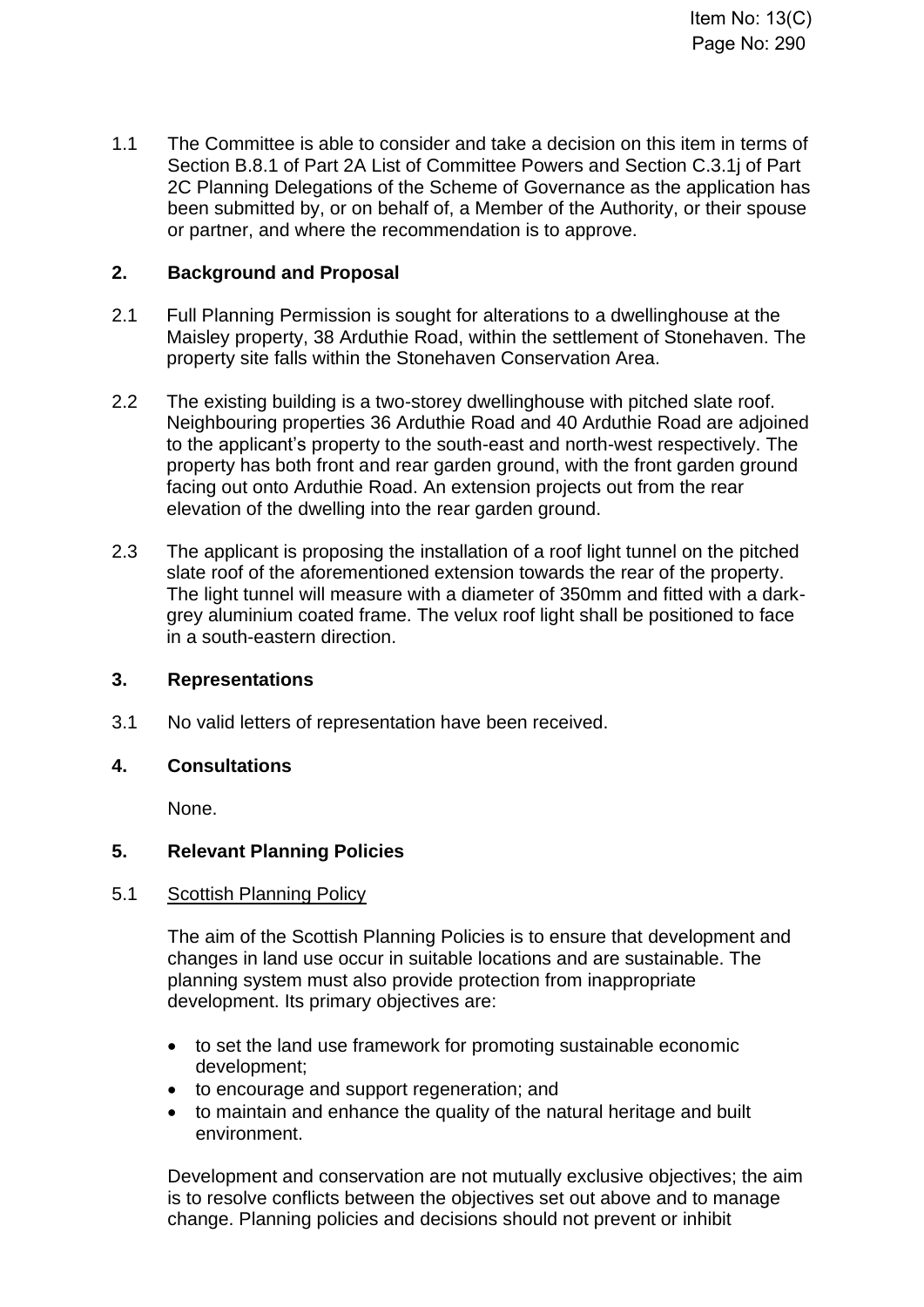development unless there are sound reasons for doing so. The planning system guides the future development and use of land in cities, towns and rural areas in the long term public interest. The goal is a prosperous and socially just Scotland with a strong economy, homes, jobs and a good living environment for everyone.

#### 5.2 Aberdeen City and Shire Strategic Development Plan 2020

The Strategic Development Plan (SDP) was approved on 12 August 2020.

The purpose of this Plan is to set a clear direction for the future development of the City Region. It sets the strategic framework for investment in jobs, homes and infrastructure over the next 20 years. All parts of the Strategic Development Plan area will fall within either a strategic growth area or a local growth and diversification area. Some areas are also identified as regeneration priority areas. There are also general objectives identified. In summary, these cover promoting economic growth, promoting sustainable economic development which will reduce carbon dioxide production, adapt to the effects of climate change and limit the amount of non-renewable resources used, encouraging population growth, maintaining and improving the region's built, natural and cultural assets, promoting sustainable communities and improving accessibility in developments.

The Aberdeenshire Local Development Plan 2017 will continue to be the primary document against which applications are considered. The Aberdeen City and Shire SDP 2020 as approved forms part of the Development Plan.

#### 5.3 Aberdeenshire Local Development Plan 2017

Policy P1: Layout, siting and design Policy P3: Infill and householder developments within settlements (including home and work proposals) Policy HE2: Protecting historic and cultural areas

#### 5.4 Proposed Aberdeenshire Local Development Plan 2020

Aberdeenshire Council on 5 March 2020 resolved to agree the Proposed Aberdeenshire Local Development Plan (LDP) 2020 as the 'settled view of the Council' on what the final adopted content of the LDP 2021 should be. A period during which representations on the Proposed LDP 2020 could be made took place between 25 May and 31 July 2020.

The Proposed LDP 2020 is a material consideration in the determination of planning applications. The Planning Authority must therefore assess what weight it should have in the context of this particular application. The Proposed LDP has been subject to public scrutiny and has now been submitted for Examination by an independent Reporter. Nevertheless, it is considered that the level of weight that should be applied to the Proposed LDP 2020 remains as not significant at this time. The Aberdeenshire LDP 2017 remains the up-to-date LDP for the area and the primary document against which planning applications should be determined until such time as a new LDP for the area is adopted.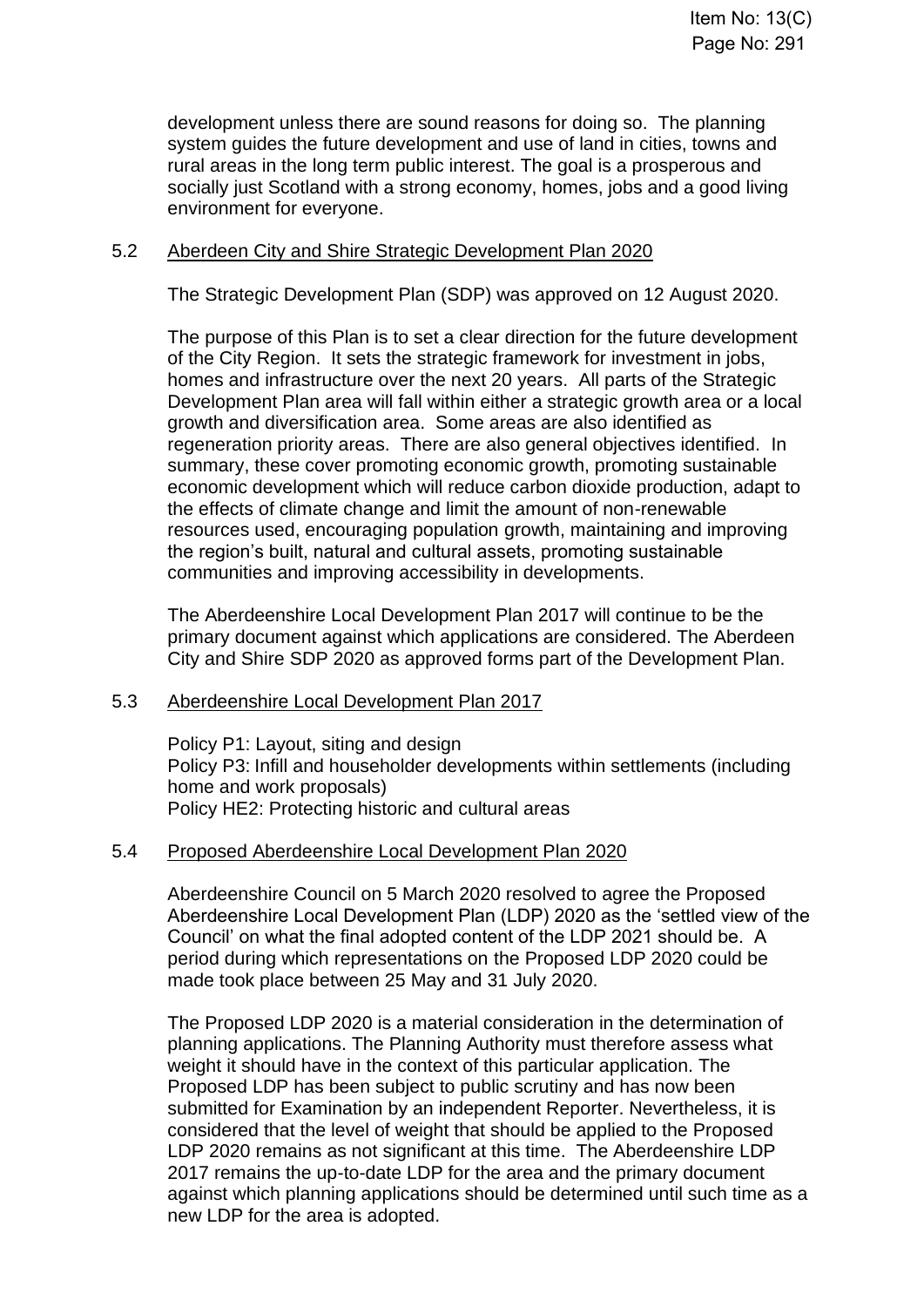#### **6. Discussion**

- 6.1 The key planning issues to be considered in the assessing of this application are the principle of the development, and whether the proposals, by virtue of design, scale and siting respect the character of the dwelling and surrounding conservation area. It must also be considered whether neighbouring amenity is impacted through the development.
- 6.2 At the outset, Policy P3 outlines that any ancillary development relating to a dwellinghouse will be acceptable in principle, providing it respects both the character of the surrounding area and the design/scale of the existing building and does not significantly reduce the amenity of neighbouring residents.
- 6.3 The siting and design of the proposed development is deemed to be acceptable. It is not anticipated that this minor development will in any way cause detriment to the existing dwelling or the wider conservation area. With the proposed velux light tunnel being situated on the rear elevation of the dwelling, the potential for visual impact is negligible. Further, as the velux window shall face skyward, being utilised for allowing light to enter the property as opposed to offering outward views, there is no potential for overlooking neighbouring properties. Therefore, the Planning Service is satisfied that existing neighbouring amenity will not be reduced through these proposals. For the above listed reasons, the proposed development is adjudged to be in compliance with policies Policy P1: Layout, siting and design, Policy P3: Infill and householder developments within settlements (including home and work proposals) and Policy HE2: Protecting historic and cultural areas and is subsequently recommended for approval.

### **7. Area Implications**

7.1 In the specific circumstances of this application there is no direct connection with the currently specified objectives and identified actions of the Local Community Plan.

#### **8. Implications and Risk**

- 8.1 An integrated impact assessment is not required because the granting or refusing of the application will not have a differential impact on the protected characteristics of the applicant or any third parties.
- 8.2 There are no staffing and financial implications.

## **9. Departures, Notifications and Referrals**

9.1 Strategic Development Plan Departures

None

9.2 Local Development Plan Departures